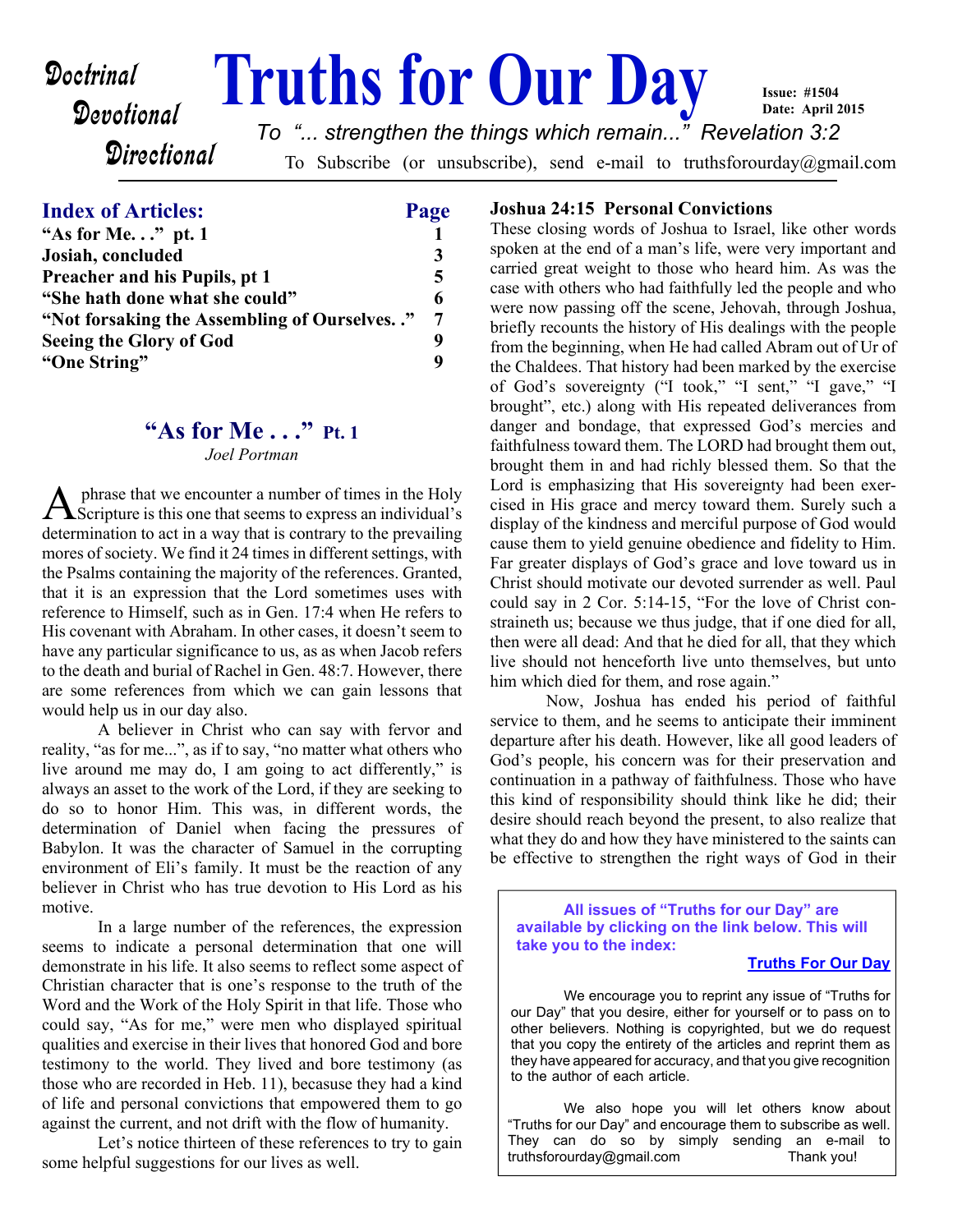lives so that future generations will also continue for God. Therefore, the force of his challenge to them was intended to prove to them the importance of determining **WHO** they would serve. They needed to realize that it was no light thing to claim to serve the Lord, for He demanded their full allegiance and would not share His glory with another. Joshua was setting his own example before them, since he couldn't force them to love and serve the Lord, but he could present a consistent pattern on his part. Sadly, they made no mention of putting away the strange gods that were among them, and we learn in Judges that their divided hearts soon moved aside from faithful obedience to the Lord, despite their protestations so loudly made to Joshua.

 It was even more powerful, that Joshua could add, "and my house," as if to say that his influence also affected his entire household and descendents, and he knew what decision they would make. It's sad when a leader of the saints seems to have very little power over his own house; we read concerning an elder in 1 Tim. 3:4-5, *"*One that ruleth well his own house, having his children in subjection with all gravity; (For if a man know not how to rule his own house, how shall he take care of the church of God?)". God's commendation of Abraham was "For I know him, that he will command his children and his household after him, and they shall keep the way of the LORD, to do justice and judgment;" (Gen. 18:19). Eli failed in this regard, as also did Samuel and other great men, for they were instrumental to lead the nation, but weak to guide their own families. Joshua, having witnessed the power and providence of God for over 40 years, had already determined what course he would take. May we respond in like manner, and not be like the subsequent Israelites, who "knew not the Lord" and failed to obey Him faithfully.

#### **1 Samuel 12:23 Personal Responsibility**

Samuel had fulfilled the functions of prophet, judge (the last), and shepherd of the people. Now at the close of his service and despite his faithfulness, the people demanded a king so that they might be like the nations around. This desire for human leaders always seems to pervade the human heart, and it has been the tendency through centuries of church history also. With the Lord granting permission for Samuel to identify a king, and with the selection of Saul, now Samuel reminds them that their determination was a rejection of the Lord's singular authority. His address follows a similar pattern to that of Joshua. Samuel **Challenges** them to prove any unfaithfulness in his service (12:2-5), and this forces them to confess that they found no fault. Next, he **Recounts** the Lord's faithfulness to them (12:6-12), and surely they couldn't fault the Lord's kindness and mercies. Then he **Warns** them lest they should turn aside from following the Lord, which would result in God expressing His power against them in judgment. Finally, he **Assures** them of his continuing faithfulness despite their departure.

Samuel displays the kind of exercise and understanding of shepherd responsibility that should characterize every man who has a care for the saints of God. They had asked him in v. 19 to pray for them as they witnessed the display of God's power. Samuel responded as if in indignation, "God forbid that I should sin against the Lord in ceasing to pray for you. . ." It had been his unceasing occupation, to pray intercedingly on their behalf, nor would he cease to do so. It was not a beginning of an activity that he had not already been occupied with. Paul expressed the same in Acts 20, reminding the elders of the assembly in Ephesus of his incessant labors among them and now his warnings to them. We have read of those men of God in older times, who wore grooves in the wooden floors by their bedsides as they spent entire nights in prayer for those who were entrusted to them. Without doubt there is failure and departure in ourselves as well, and the general tendency in our day is to reject divine authority. But the constant activity of intercession in prayer by one like Samuel is vital. In saying this, he was also recognizing his responsibility to the Lord ("God forbid. . .against the LORD"). It was more than his responsibility to the people; it was a burden that was part of his work for them for which he must give account to the Lord. However, the work of intercession for them out of genuine love for their welfare would be accompanied by his teaching them the "good and right way," for these two, his prayers and their obedience, would preserve them from coming under God's judgment.

 His continued ministry in this way was a refreshing interlude between the callous self-seeking of Eli's sons and the self-centered ambitions of Saul. It's amazing that the people, after suffering the oppression of those priests failed to appreciate the unceasing ministry of Samuel, but their hearts were in a condition at that point that they failed to recognize the value of such service. May we appreciate and esteem those who give themselves "continually to prayer, and to the ministry of the word." (Acts 6:4, 1 Tim. 5:17).

#### **1 Chron. 22:7, 28:2, 29:17 Personal Devotion, Liberality**

God called David, "a man after my own heart" (1 Sam. 13:14, Acts 13:22). One of the reasons for Divine approval of this man was because of David's fervent desire for the house of the Lord. God's house always seemed to be very precious to David. From the time when he was following the sheep on the hills of Bethlehem, he longed for the ark to be back in its place (Ps. 132:5-6), and his exercise involved building a habitation for the Lord before he rested in his own house (132:3-5). In 2 Sam. 7, after David had built his own house, he was reminded of his prior vow that he had made, and his desire was quickened to build a grand and glorious house for the Lord. The fact that he was at ease in his own house while the ark of the Lord was in a tent that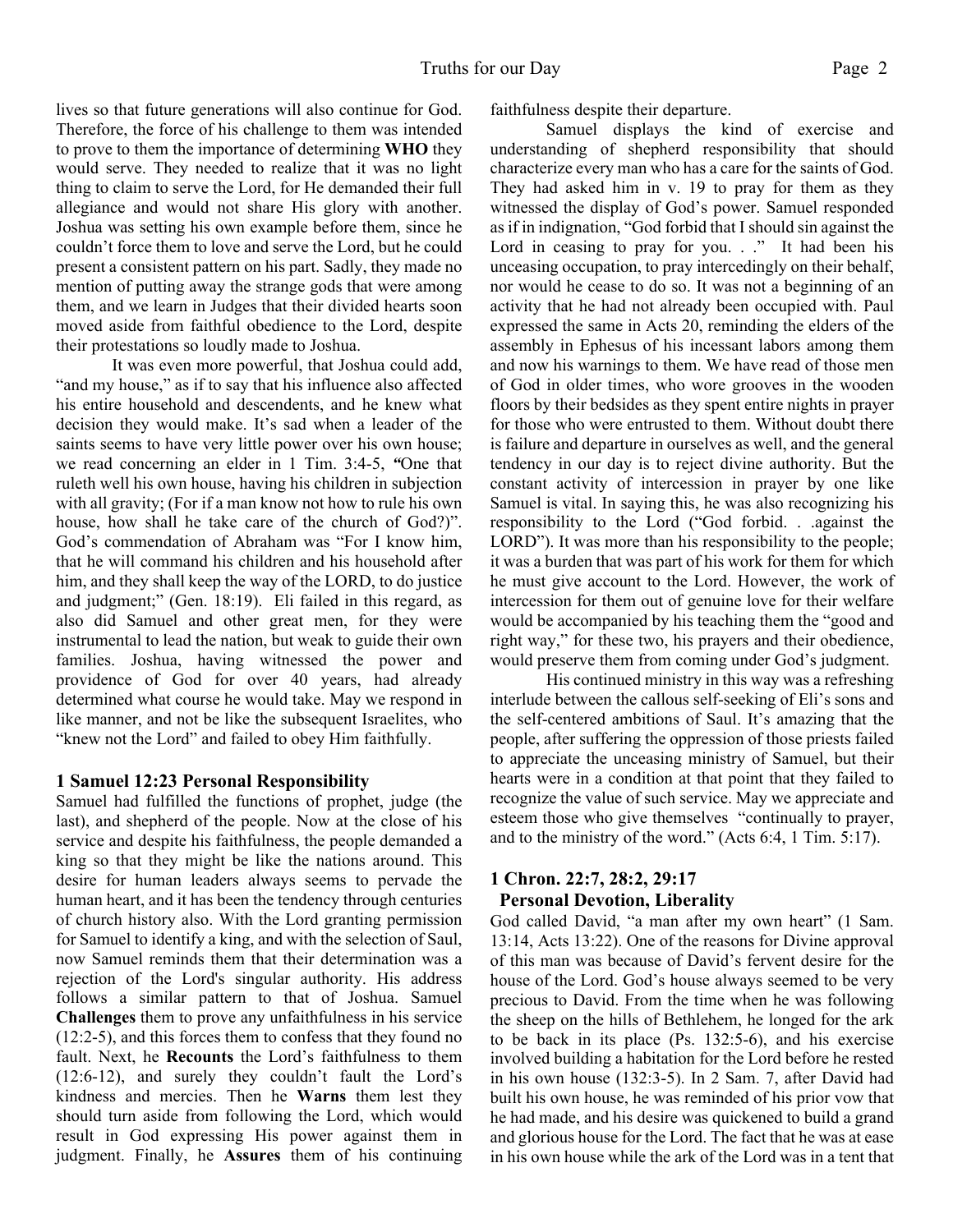he had erected for it in Jerusalem (2 Sam. 6:17) convicted him of putting himself ahead of the Lord. It's not hard to apply that to conditions that might exist in our lives, (though a Gospel Hall is only a building for an assembly to meet in, yet it is identified with His Name in the eyes of others), for we might have much better places that are identified with our names, while that which is identified with His Name is not cared for. But it is more than that, in that we can give sacrificially, as David did, of his time, wealth, abilities and even to the extent of all that he possessed, to establish a glorious testimony to the Name of the Lord. His example should convict us, for it is normal to put ourselves and our interests ahead of the needs of a local assembly. There is much that often needs to be done, but it is like Paul recorded, "For all seek their own, not the things which are Jesus Christ's" (Phil. 2:21). Note conditions in Hag. 1:3-6.

 David recognized the incongruity of this, and so he expressed the desire of his heart in these two references. Note that in both cases, the word used is for the heart (Strong #3824), so it reflected the deepest, most sincere exercise that he had. In the first case, he was speaking privately to Solomon to prepare him for the work that would fall upon him, and in the second, it was his public address and appeal to the people. Dates in some Bibles suggest a 2 year separation between the two; his heart's desire had not changed from boyhood to manhood, and the welfare of God's house was yet foremost in his mind, as he expresses in Ps. 26:8, "Lord, I have loved the habitation of thy house, and the place where thine honor dwelleth." This should be the expression of our heart's devotion, and if it is, then, as David, when all is done, we will be able to say, "As for me, in the uprightness of mine heart I have willingly offered all these things," (1 Chron. 29:17). If this were so among us, the house of the Lord, that is the testimony that is linked with His Name, would be honored and would be more effective before others.

*(continued)*

Peter said to our Lord, How oft shall my brother sin against me, and I forgive him? until seven times? (Matt, 18:21, 22.) What warrant had Peter for saying, How oft? Had he been standing at the foot of Mount Sinai, he might have said, How oft? Standing in the covenant of grace, we say, Seventy times seven.

#### **Josiah, concluded**

*Robert Surgenor*

#### **His Appreciation and Authority**

As the eyes of the LORD beheld the king, He said,<br>"Because thine heart was tender, and thou didst hums the eyes of the LORD beheld the king, He said, ble thyself before God, when thou heardest his words against this place, and against the inhabitants thereof, and humbledst thyself before me, and didst rend thy clothes, and weep before me; I have even heard thee also, saith the LORD. Behold, I will gather thee to thy fathers, and thou shalt be gathered to thy grave in peace, neither shall thine eyes see all the evil that I will bring upon this place, and upon the inhabitants of the same" (2 Chron. 34:27,28). This word of approval and assurance so affected the king that "he sent and gathered together all the elders of Judah and Jerusalem. . . and went up into the house of the LORD, and all the men of Judah, and the inhabitants of Jerusalem, and the priests, and the Levites, and all the people, great and small: and he read in their ears all the words of the book of the covenant that was found in the house of the LORD... and he stood in his place, and made a covenant before the LORD, to walk after the LORD, and to keep His commandments, and His testimonies, and His statutes, with all his heart, and with all his soul, to perform the words of the covenant which are written in this book. And he caused all that were present in Jerusalem and Benjamin to stand to it" (2 Chron. 34:29-32).

 Moreover the king kept a Passover, and "there was no Passover like to that kept in Israel from the days of Samuel the prophet; neither did all the kings of Israel keep such a Passover as Josiah kept" (2 Chron 35:18). The Word of God had enlightened him how to hold the Passover in a scriptural way. There are seven Passovers mentioned in the Scriptures. The first being in Egypt, where it was instituted (Ex. 12). The second mention is in Numbers 9 where it is held in the wilderness of Sinai. The third occasion was in Gilgal (Joshua 5), the fourth during Hezekiah's reign (2 Chron. 30:15), the fifth during Josiah's reign, the sixth after the dedication of the second temple in the days of Haggai and Zechariah the prophets (Ezra 6), and last of all, the seventh, when the Lord kept the Passover with His own prior to His crucifixion. To those of us who are saved in this dispensation of grace, we too have a Passover. "Even Christ our passover is sacrificed for us" (1 Cor. 5:7). Considering this, the apostle adds, "Therefore let us keep the feast, not with old leaven, neither with the leaven of malice and wickedness; but with the unleavened bread of sincerity and truth" (vs. 8). Always connected with the Passover was the feast of unleavened bread. All leaven was to be purged from their homes for a seven-day period prior to the Passover. The seven days speaking of a complete period of time. Since leaven is a picture of uncleanness, and the Passover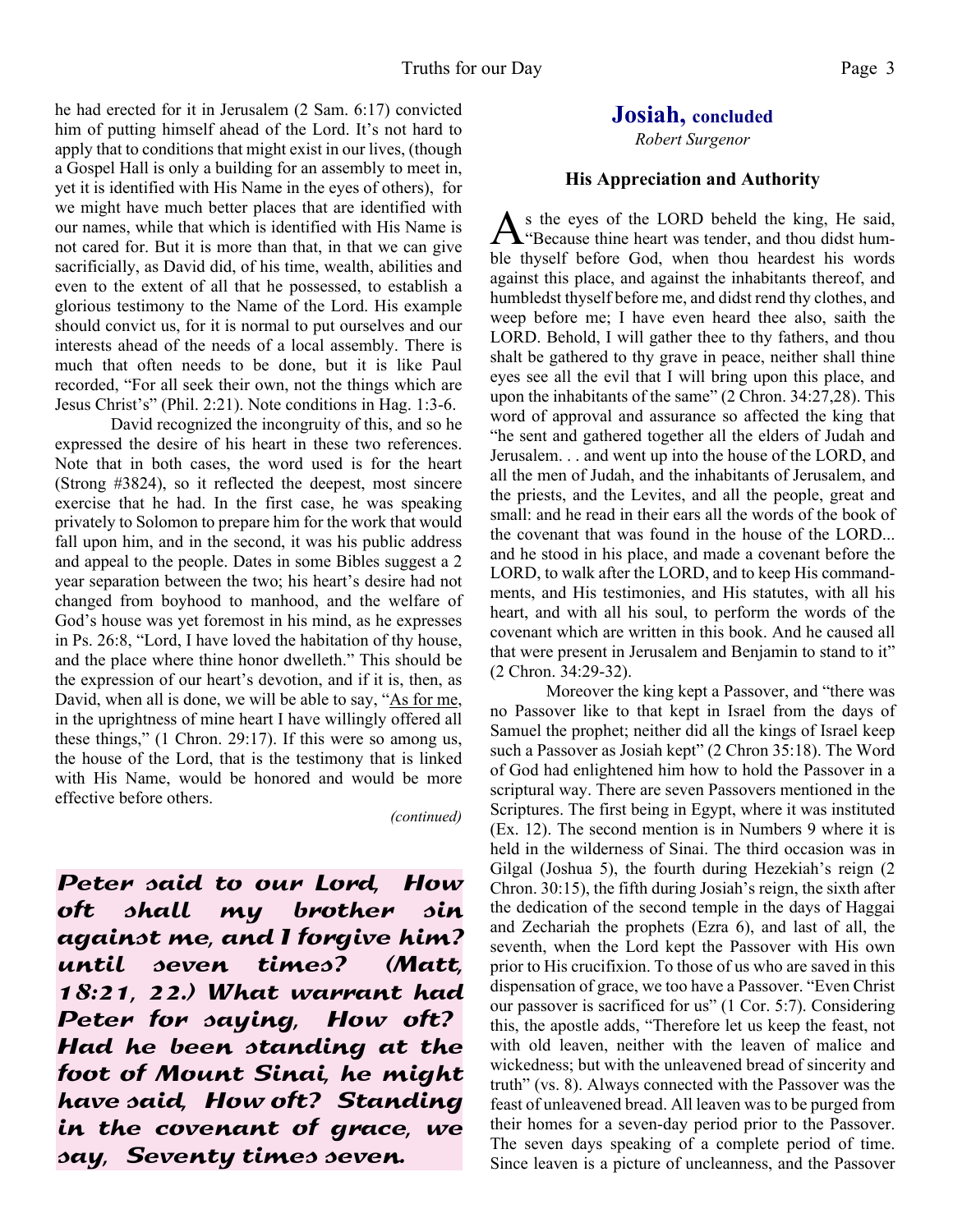would speak of the death of Christ for our redemption we have this spiritual picture, that Salvation and Sanctification go together. When souls trust Christ for salvation (the sprinkling of the blood of the Passover Lamb), they are expected to purge from their entire lives anything of an unclean nature. There is literature in this world that is defiling. The television and the internet can be avenues to usher uncleanness into our homes, producing defilement in our minds and heart. There are many sources of defilement and the child of God is enjoined to avoid contact with such. Paul exhorted the Corinthian saints — "Let us cleanse ourselves from all filthiness of the flesh and spirit, perfecting holiness in the fear of God" (2 Cor. 7:1).

 The unleavened bread of sincerity and truth can be explained this way. The word "sincerity," as strange as it may seem could be translated, "without wax." Let me explain. When a Corinthian would go to the sculptor's shop to buy a top of the line marble bust of a prominent individual, he would be given the guarantee that there were no cracks in the product. Paying full price, upon taking his prized purchase home he places it on a stand before a window. The next day, as the sun shines in, the heat of its rays begin to melt the wax that the merchant has carefully worked into a crack. Low and behold, what the customer paid full price for, turns out to be a flawed piece of art. He is furious. He has been deceived, the merchant was not sincere. Paul says to the saints, now you be "without wax." Be sincere, be genuine, do not be a hypocrite. Be absolutely transparent before men. Be open and real before God to which all sympathy toward evil is foreign.

 Paul then mentions the bread of truth. In other words, let us be righteous, let us be inflexible and firm in maintaining that which is good. Let us never make compromise with evil. Josiah kept the Passover!

It is also interesting the various definitions we have of the Passover in the Holy Scriptures. We find them in Exodus 12. (1) A Memorial — for their memory (vs. 14). (2) A Feast — for their fellowship (vs. 14). (3) An Ordinance — for an appointed law (vs. 24). (4) A Service — for their ministry (vs. 26). (5) A Sacrifice — for their worship (vs. 27).

 There is a noble account of Josiah's association with the Passover found in 2 Chronicles 35:2, which states. "And he set the priests in their charges, and encouraged them to the service of the house of the LORD, And said unto the Levites that taught all Israel, which were holy unto the LORD, Put the holy ark in the house which Solomon the son of David king of Israel did build; it shall not be a burden upon your shoulders: serve now the LORD your God, and his people Israel." Let me ask you, are you in the habit of encouraging others? That young man that has given up his income and has launched out into the great harvest field for God — have you encouraged him? His wife and little children abide at home while he goes into the regions

beyond to win souls for Christ. Do you send of your substance to help feed his little family, pay their utility bills, furnish them with clothing, pay the taxes or the rent?

 Or the widow or widower. Do you take some of your precious time to visit them with a little word from the Lord and share with them your thoughts of Christ? Do you pray with them, commending them to the Lord for His safekeeping?

 What about the recently bereaved? Do you sit down and write them a letter that will encourage their souls that they may experience the oil of joy for mourning and the garment of praise for the spirit of heaviness? Or are you too busy with your temporal things?

 Yes, fellow-believer, we can walk the malls window shopping, but we seemingly can't walk the sidewalks to front doors with a gospel tract. We can spend our money on sight-seeing tours, but we can't seem to gather even a couple of dollars to help fuel a gospel messenger's vehicle.

 You older believers, do you encourage younger believers. Young saints need models, examples, and they need not only words of correction, but they certainly do need words of encouragement. How long has it been since you complimented that young brother for the way he prayed at the breaking of bread, or at the prayer meeting? How long has it been since you praised that young sister to her face on the way that she was raising her little family, having her children in subjection? I would say that when you see a young couple sitting at the breaking of bread and their little family sitting reverently with them in total subjection, with no need of coloring books and silly toys, you should feel obligated to compliment that couple, thus encouraging them. Have you ever told a young sister how beautiful was her uncut hair? It won't cost you a penny and it will encourage her. Let us be tender brethren and observing, and also free with worthy compliments. Josiah encouraged the priests.

 You will also notice, that seemingly all the days of departure, the Levites bore the ark upon their shoulders. It could not be associated with an unclean house, no matter what that house was called. Is their not many so-called "churches" today that are unclean? In the true sense they are not churches at all, but rather social clubs. The traditions of men are taught and the Holy Scriptures claim very little or no place. Christ (the Ark) is on the outside. You cannot command the presence of the Lord in the midst, in divine approval, unless the pattern is scriptural and the people are sanctified. Christ said, "For where two or three are gathered together in My name, there am I in the midst of them" (Matt. 18:20). The real sense is, "Where two or three, having been, and being, drawn by an unseen force together in My name, there am I in the midst of them." It is not a matter of setting up a table on vacation, or two or three Christians casually coming together to conveniently break bread. That will never do, and that is not the thought of the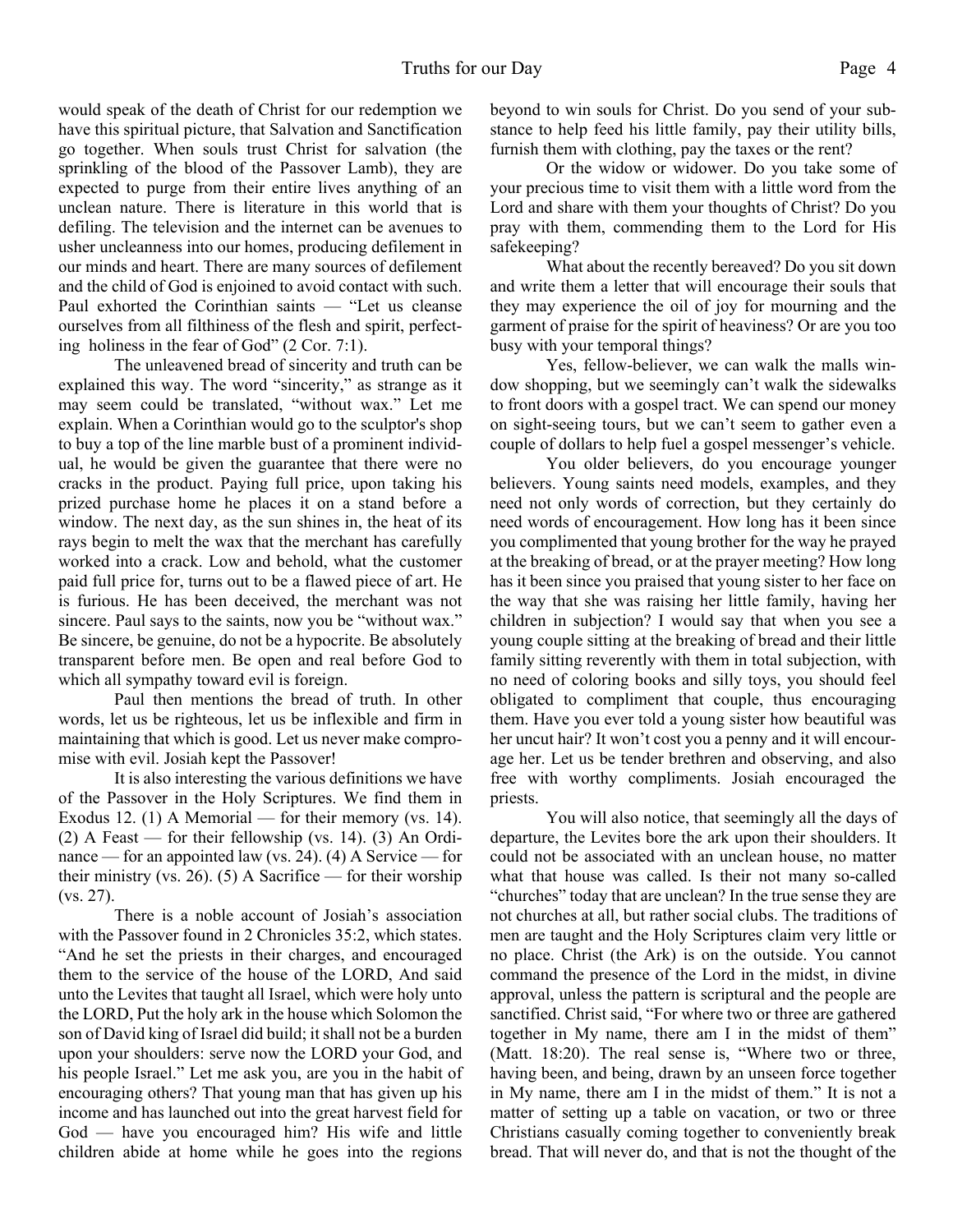passage at all. The thought is, that there has been a divine planting of a church that is continuing. Saints are divinely drawn to this place by the Holy Spirit, through His teachings relative to a local assembly. Thus you have a "called out from" company of believers which is the meaning of the word "church".

 Josiah saw two important things at this point. The first was that God's house must be a clean place. Secondly, that God's house commands the presence of God (the ark). I trust that the assembly that you are associated with is of this nature, for it is only in such a place that we can scripturally claim the Lord in our midst in approval. Josiah appreciated the nature of the house of the LORD.

#### **His Absence**

Years later the day came — "he died, and was buried in one of the sepulchres of his fathers. And all Judah and Jerusalem mourned for Josiah. And Jeremiah lamented for Josiah: and all the singing men and the singing women spake of Josiah in their lamentations to this day, and made them an ordinance in Israel: and, behold, they are written in the lamentations" (2 Chron. 35:24,25). Jeremiah writes of his appreciation of Josiah in the following words. "The breath of our nostrils, the anointed of the LORD, was taken in their pits, of whom we said, Under his shadow we shall live among the heathen" (Lam. 4:20). Such an influence was this unusually spiritual king that the godly felt the wings of his protection, resulting in their survival among the heathen. What a tremendous influence Josiah had upon the nation. I have known such men in our assemblies. Men that fear God. Men that give the saints a secure feeling. Men that preserve the testimony. Oh to be more Josiah-like in this aspect alone. I close this writing with deep searching of my own heart. I feel condemned in the presence of Josiah. How do you feel? Let me take you outside the confines of Holy Scripture and project to you what the Rabbis said of him. "The memory of Josiah is like costly incense and sweet as honey in the mouths of all." Goodbye Josiah, until we meet on the heavenly shore!

#### **FOOD FOR THOUGHT**

The more love we give away, the more we have.

Counting time is not as important as making time count.

The resurrection assures what Calvary secures.

Feelings are no substitute for facts and faith.

He who forgives ends the quarrel.

There is only one way to avoid criticism; say nothing, do nothing, be nothing.

The harder you work at what you should be, the less you'll try to hide what you are.

—Anthony Orsini.

#### **The Preacher and His Pupils, pt. 1**

*H. Roades*

#### **I Thessalonians, Chapter 2**

The seventeenth chapter of the Acts of the apostles<br>supplies us with the historical background to this letter he seventeenth chapter of the Acts of the apostles of Paul's to the church at Thessalonica, and should be read carefully prior to the closer study of the letter itself. Paul adhered to the practice of going to the Jew first and then to the Gentiles, so that after three weeks, witnessing in the synagogues, and being harassed and driven out by the Jews, ch. 2, verses 15 to 17, he turned to the Gentiles and found a more ready response, for many believed. Because of the jeopardy which he had placed himself and others in, he left Thessalonica hurriedly, though reluctantly, and went on to Berea. From there he went on to Athens, but in heart he was still in Thessalonica. How were they faring? Would they endure the persecution he knew them to be suffering? Had his hurried departure been misunderstood? Would he be misjudged as to his motives? It was for this cause he sent Timothy back while he himself went on to Corinth. There he waited patiently for his return, which when he came brought news that was both comforting and encouraging and he writes to tell them so, and to instruct them in things he had obviously been unable to do because of his hurried departure, ch. 3:1-8.

Of the 89 verses that comprise this letter, some 26 refer to Paul and his associates, 45 to the Thessalonians, and the remainder to Christian doctrine, chiefly in relation to the Lord's second coming, from which we gather that Paul's desire is to see the features of Christ reproduced in them. (See chapter 4, verses 1-12). In pursuance of this one aim, he unfolds to them some of the deep underlying motives for his behavior, for example is better than precept.

Here are six things that characterized this prince of preachers, which, if observed by all would-be preachers today would greatly enhance their effectiveness in the Lord's work.

| 1. HIS CONFLICT.   | See ch. 2. verses 1 and 2.  |
|--------------------|-----------------------------|
| 2. HIS CONVICTION. | See ch. 2. verses 2 and 3.  |
| 3. HIS CLARITY.    | See ch. 2. verse 5.         |
| 4. HIS CONSCIENCE. | See ch. 2. verses 5 and 10. |
| 5. HIS COMPASSION. | See ch. 2. verses 8 and 9.  |
| 6. HIS CONDUCT.    | See ch. 2. verses 9 and 10. |

#### **His Conflict**

The memory of the shameful treatment and outrage suffered at Philippi as well as the experiences at Thessalonica must have been fresh in his mind, but was never strong enough to deter or discourage him from his task of preaching the gospel. Paul had been fortified against this from the very first. The words of the Lord Jesus through Ananias at his conversion was "I will show him how great things he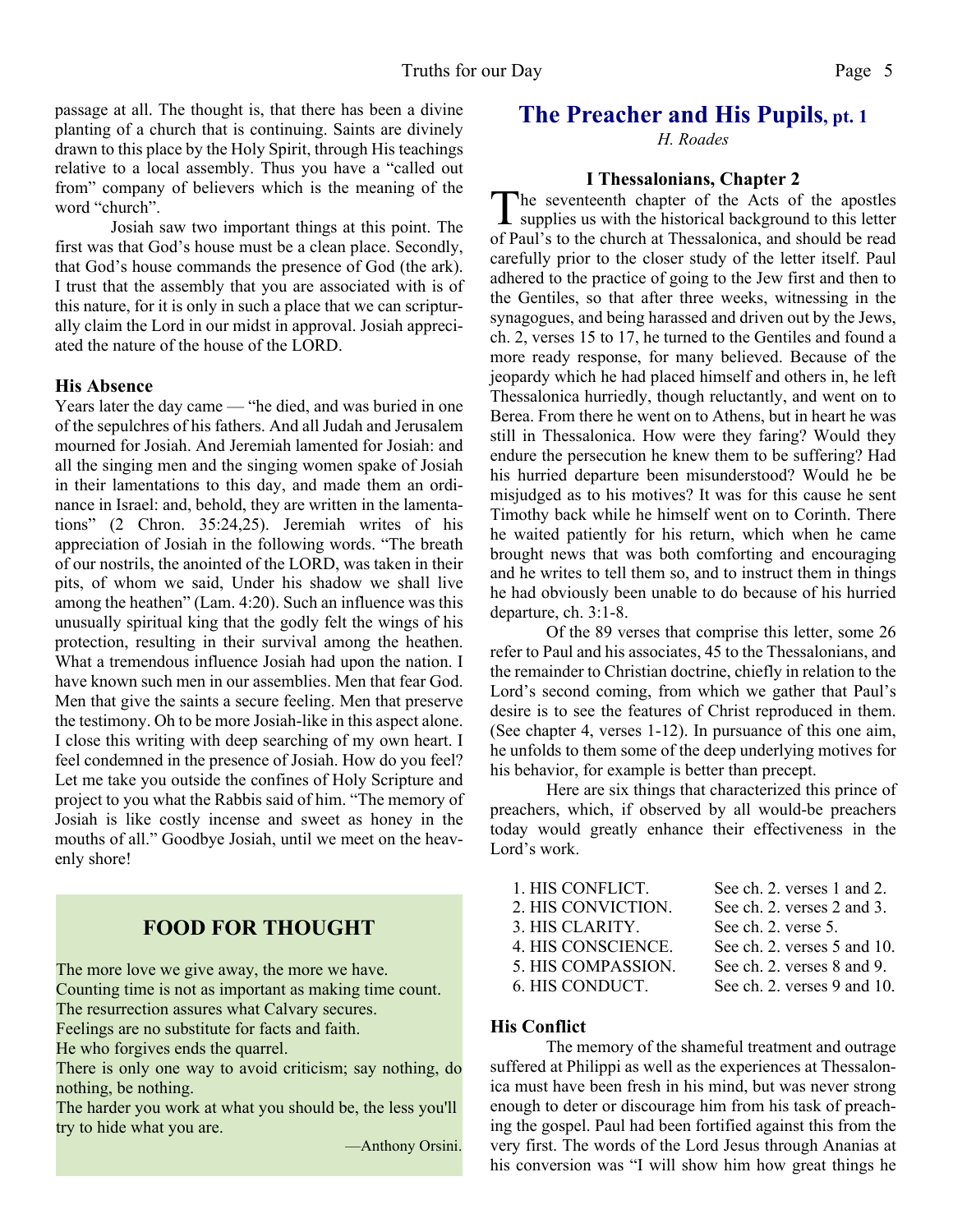must suffer for my sake." After a very brief period of witnessing in the synagogues at Damascus, the Jews there were so infuriated at his preaching that they watched the city's gates day and night to kill him. Acts 9:1-25. Wherever he goes it is the same: Antioch in ch. 13. Iconium, Lystra, Derbe in ch. 14. Philippi in ch. 16. Corinth in ch. 18. Ephesus in ch. 19, etc, in every city, bonds and afflictions abide me, he says. "Yet none of these things move me, neither count I my life dear to myself." Acts 20:22-24.

To take sides openly on the side of Christ in an hostile world will involve persecution in some measure, but ought we not to expect it? should we run away from it? If any man suffer as a Christian the spirit of glory and of God resteth upon him. He that will live godly in Christ Jesus will suffer persecution. 2 Tim. 3:12.

There is also another aspect of conflict, i.e. the spiritual, see such scriptures as Eph. 6:10-18; 2 Cor. 10:3-4. From this there is no discharge.

#### **Conviction, v. 4**

The dictionary definition is 'a settled belief.' Paul was never in doubt as to the dignity conferred upon him in being entrusted with the gospel, of which he was not ashamed, v. 4. "But as we were allowed of God to be put in trust with the gospel, even so we speak"; In 2 Tim. 1:11 he speaks of being appointed a preacher, and an apostle, a teacher of the Gentiles. Again, in 1 Cor. 4:1, "Let a man so account of us, as of the ministers of Christ, and stewards of the mysteries of God." As such, he is aware that he will one day give an account of his stewardship. In writing to Timothy he enjoins him to keep that which is committed to his trust. 1 Tim. 6:20, and again. The things which thou hast heard of me the same commit thou to faithful men who shall be able to teach others also. Is this the reason why he uses the phrase 'This is a faithful saying' so much in the pastoral letters? To Paul there could be no substitute for the gospel, which is the power of God unto salvation to every one that believeth. Nothing could be added to make it more attractive.

Are we today losing confidence in the message we preach? or determined not to know anything among men save "Jesus Christ and Him crucified." 1 Cor. 2:4.

*(Continued)*

#### **"It is always the case that those who think much of Christ think little of themselves, while those who think little of Christ think much of themselves."**

F. B. Hole in comments on Laodicea

#### **"She Hath Done What She Could" (Mark 14:8)** *S. R. Stokes*

This expression would seem to imply that there was much that she could not do, and was not expected to do. his expression would seem to imply that there was She did what she was able to do; a service which was her privilege to perform, and in the fulfilling of which she received the highest commendation.

A critical reading of the accounts in the four Gospels suggests that three women felt compelled to anoint the Lord Jesus Christ (the Anointed One) with precious ointment. There is the incident recorded in Luke 7. Here was one who was forgiven much, and nothing, no one, was allowed to stand in her way in showing her gratitude to the One who came to call sinners to repentance. Unlike the betrayer who so deceitfully kissed his Master on the cheek, she kissed His feet, anointing them, having washed them with her tears. She may have been unaware of Isaiah's prophecy, but she knew something of the truth of the words Isaiah wrote. To her, how beautiful were the feet of Him who had brought her the good tidings of Salvation—God's regard. and God's provision for those burdened with sin!

Then there are the three references in Matthew 26, Mark 14, and John 12. Some say that, conforming to the characteristics of each Gospel, each of the writers record a different aspect of the same occasion. In this then there are difficulties. For example:

(1) The timing. Mark records that the incident took place within two days of the celebration of the Passover. John says, "six days before the Passover."

(2) The location. Matthew and Mark state specifically that it was in Bethany, in the house of Simon the leper. John seems to imply that, certainly in Bethany, but perhaps in the home of Martha, Mary and Lazarus, for Martha was busily serving.

(3) Matthew and Mark do not name the woman, but they agree that the very precious ointment was poured on the Lord's head. John says that it was Mary who anointed His feet, and wiped them with her hair.

(4) Matthew registers protest from the disciples; Mark from "some" who were there. John names Judas Iscariot as the one who protested, and adds the reason why Judas should do so.

All three Gospels record the intervention of the Lord, but with some enlargement in Matthew and Mark. In His estimation the woman had wrought a good work, beautiful in His eyes, and a work which would be spoken of for a memorial of her, wheresoever the gospel should be preached throughout the whole world. Could any commendation be of a higher order than that? And, apparently, a ministry suitable, and appropriate for a woman.

But further. John quotes the Lord as saying, "against the day of my burying hath she kept this." Mark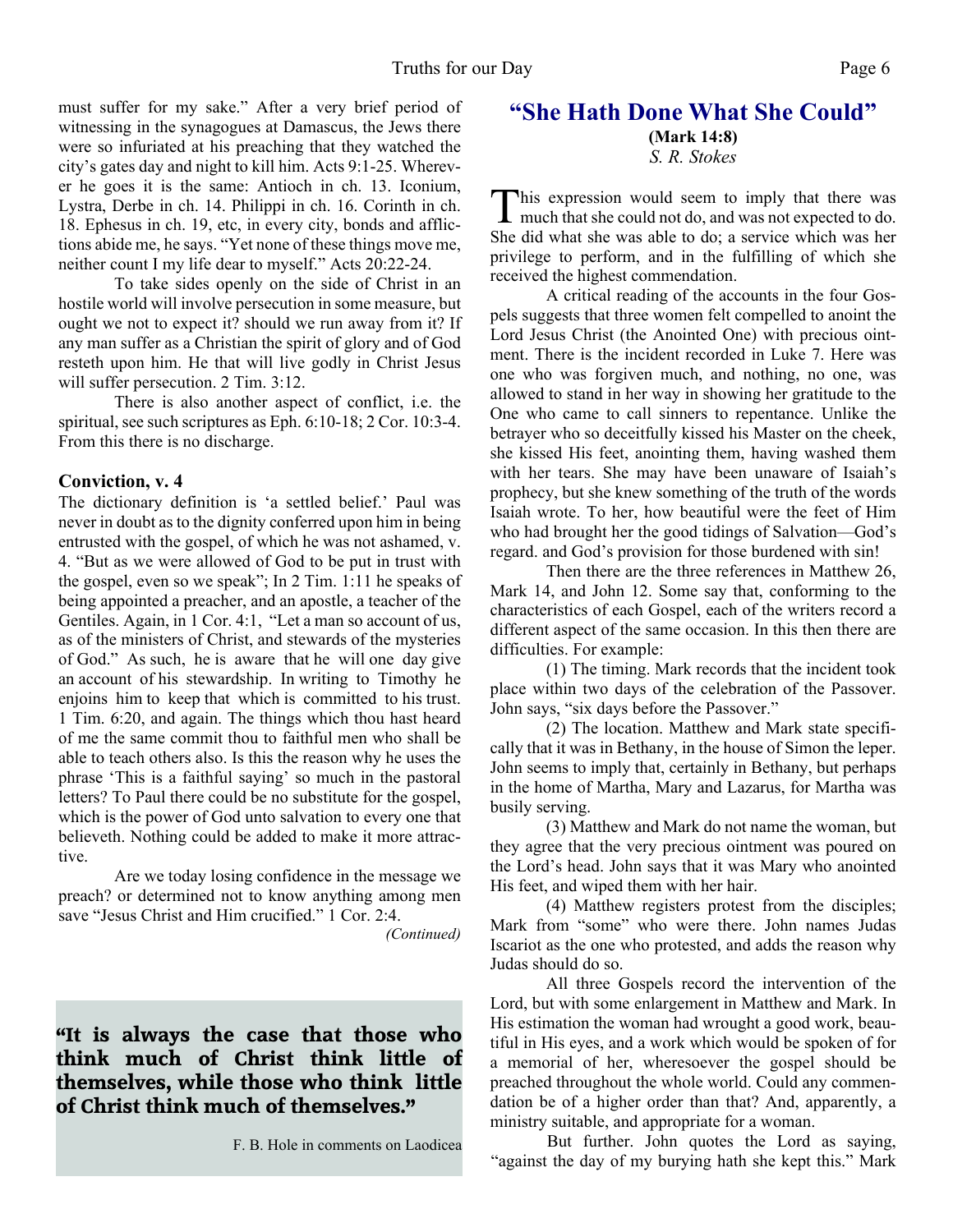records the statement, "she is come aforehand to anoint my body to the burying." And we know that, in Old Testament times, prophets, priests, and kings were anointed, and indeed the Tabernacle, and all in it. The holy anointing oil (Exodus 30) was to be used, as indicated by the Lord God, in the appointment to a specified ministry. In that connection, Exodus 40, and 1 Kings 19:15,16 come readily to mind. Was there something of this in the woman's mind when she anointed the Lord's body to the burying, remembering that burial is the true certifying of death? Was she Divinely taught? Had she a degree of understanding, that the Father had appointed His Son to this sacrificial death? If this is a true assumption, then she was in advance of those who later declared that He was "delivered by the determinate counsel and foreknowledge of God." That all was done in accordance with "whatsoever (God's) hand and (God's) counsel determined before to be done."

She represents a silent, devoted sister, who needed not to covet ministry reserved for the brethren, but who had an understanding of the Divine will and purpose, doing what she could, and which was entirely appropriate for her to do, and delighting the heart of the One who was to her pre-eminent above all others.

Others also DID WHAT THEY COULD and will receive an abundant reward—

PHEBE—Our sister, servant of the church, succourer of many, including Paul.

PRISCILLA—a fellow helper, laid down her neck for Paul, the local church met in her house.

MARY bestowed much labour on the saints.

TRYPHENA and TRYPHOSA were labouring in the Lord. THE BELOVED PERSIS had laboured much in the Lord. THE MOTHER OF RUFUS had at some time "mothered" Paul. (Romans 16).

**Purity**, according to Webster, means: "Entire separation from heterogeneous and extraneous matter; clear, free from mixture; as pure water, pure air, pure silver or gold." The idea is that which is pure consists of one thing; it is uncompounded, without mixture or adulteration. It has all that belongs to it and nothing else.

A pure heart, then, contains nothing adverse to God. For where there is mixture, there cannot be purity.

Thomas Cook

## **"Not Forsaking the Assembling of Ourselves Together"**

*Anonymous*

In Hebrews 10:24-25 we read *"And let us consider one*<br>*another to provoke unto love and to good works*; Not *another to provoke unto love and to good works; Not forsaking the assembling of ourselves together, as the manner of some is; but exhorting one another; and so much*

*the more, as ye see the day approaching*". In relation to exhortation to the Hebrew converts addressed in this epistle, the conclusive negative opposite (those forsaking the assembling of themselves together) may be linked perhaps with Hebrews 6:4-6 and 1 John 2:18-19, those that permanently left the Christian gatherings as apostates. By contrast, the purpose of this short message is to draw an application from the verses cited at the onset with respect to an increasing tendency noted today toward a casual and optional approach to assembly meeting attendance on the part of many who would still be considered "in fellowship" as far as the assembly "roster" is concerned. Generally, this subject of assembly meeting attendance tends to carry with it an added or undue provocation designed to shame those that have absented themselves from assembly meetings, those protesting that the meetings conflict with their business or personal schedules, or even more lamentable, and possibly more honest, the meetings are just not that important to them. We would seek to steer away from blame or guilt and rather, but rather to stir within each heart a revived exercise (for the right reasons) to make every effort toward attending all scheduled assembly meetings. While Hebrews 10:24-25 use the words "provoke" and "exhort", note that the word "love" is also penned and should not be lost on us when dealing with this subject. Loveless pressure is neither godly provocation, nor true exhortation. We can start this study by looking at key elements whereby we are attracted to the assembly meetings and make every effort to be there.

 The first key element is broad, general, and perhaps the most compelling, that being the fact that the Lord promises to be in the midst of His people whenever they assemble in His name (Matt. 18:20). We love the Lord because He first loved us (1 John 4:19). While there may be other reasons that attract us to assemble, the Lord's presence should stand clear as being first and foremost. I'm there because the Lord is there! It should be noted that this promise is not limited to the breaking of bread meeting, but includes *all* meetings where the saints are gathered together in His name: prayer and bible study, oversight, missionary, gospel, ministry and discipline meetings. The Lord does not sanction a hierarchy, or level of meeting importance. Some maintain that the breaking of bread is the only "commanded" meeting, the others are only "suggested" yet other types of meetings are clearly supported in the scriptures, and were not met with reluctance, but carried out willingly, recognizing their place and need. We do well to regard them likewise today.

 Closely related to the first reason why assembly meeting attendance ought not to be seen as an unwanted burden, but rather as a great privilege is that "the love of Christ constraineth us" to serve and honor Him in every way possible (1 Cor. 5:14). Notice how verse 17 is just three verses away from verse 14, "If any man be in Christ,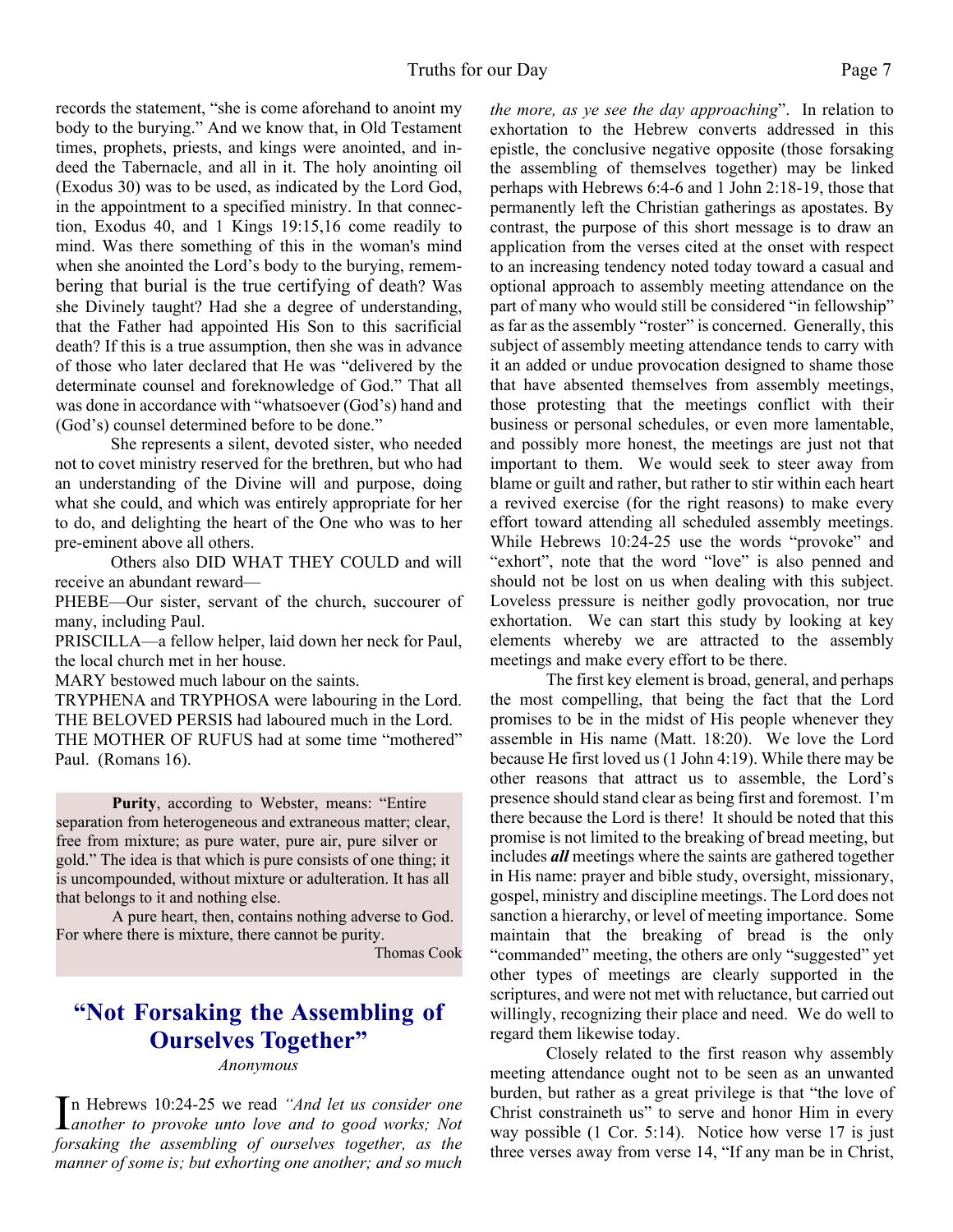he is a new creature…". The indwelling of God's Holy Spirit will enable us to enjoy each of the various assembly meetings as He points us to Christ, thus drawing our hearts toward Him as He has, and continues to exercise His heart toward us. We are constrained, that is, both captured and motivated by the love of Christ to follow Him where He promises to be: where we are gathered to His name, regardless of what type of meeting. Not attending assembly meetings could eventually grieve or quench that same Spirit, and can even have an adverse, discouraging effect on those who do attend regularly.

 As well, observe the little phrase in Acts 2:42 "…they continued steadfastly" and a little further down in verse 46 "…they continued daily with one accord...". In joyful and united spirit, they looked for (yearned for) opportunities to be together relative to the furtherance of their newfound spiritual comradery. How is it with us today and such yearning? Instead of putting a week between their times together or half-weeks, they spent every single day together! What a draw, God's people! Once again, John writes in his first epistle (3:14) "We know we have passed from death unto life because we love the brethren*…"*. So we observe that another attraction to the assembly meeting is based on the mutual link with Christ by faith we share (and not by common secular interests which can potentially divide an assembly rather than foster unity). There are no people like the Lord's people, with all our peculiarities and differences. We love who the Lord loves. And notice, they continued with one accord, not each sounding out their own trumpets to be heard over the top of each other. They were like the Bereans in Acts 17 (whom we will address next) and humbly carried out the tenets of Philippians chapter 2.

 Those noble Bereans! Did they devise excuses to miss assembly meetings? Oh, no! What marked them in their desire to be together? "…They received the word with all readiness of mind, and searched the scriptures daily…" (Acts 17:11). Peter tells us to "desire the sincere milk of the word that ye may grow thereby if so be that ye have tasted that the Lord is gracious" (1 Peter 2:2). A desire to learn God's ways should mark every one of us as believers. This Spirit-wrought desire should also cultivate a further desire to be present where the Bible is opened and taught from. Inversely, the absence of such desire would tell me I am content to remain a spiritual dwarf with a crooked back, deformed feet, and flat nose. The midweek meeting (which is only once a week, not daily) provides an opportunity to learn that which I might not otherwise ever discover. Brethren, think of what we miss when we absent ourselves! Such meetings also help foster unity in the assembly as the saints learn the same passages together. In most assemblies, there is also collective prayer made, another tremendous reason to be present at such an arranged time. What power was seen in Acts 4:31 when they prayed where they were all assembled together!

 There is also an outward testimony to the world to be considered. The neighborhood looks on. They might wonder about a Wednesday night meeting, but alas, there are only four or five cars seen in the parking lot. They see many more cars on Sunday morning (which the world would expect) but so few during the mid-week. How would we expect them to interpret this? How do we interpret it to our own hearts? Would we feel comfortable telling them what we've told ourselves? Take that one big step further. Are we comfortable telling the Lord the reason we choose not to attend the midweek meeting?

Overseeing brethren, note Proverbs 27:23. Meet regularly. The exhortation is to "be diligent" and "look well" to the flock. Keep those arranged appointments to meet collectively to discuss important assembly matters. Hebrews 13:17 states that there is to be an account given to the Chief Shepherd regarding the souls of the flock. Administrative matters are important but the spiritual health of, guidance, and care for the Lord's heritage cannot be overemphasized. Again, this exhortation is not to shame elders into action but as a reminder that the love of Christ constrains us to carry out these duties cheerfully and with a definite desired end, that being, the glory of God by tending to His purchased possession. It is, after all, *His* assembly.

 These are just a few strong magnets to draw us out of our own ceiled houses (Haggai 1:4, 9) and away from preferred personal plans to meet collectively and keep the assembly strong. May God help instill in our hearts a renewed love for His courts, the New Testament local church with all its meetings, especially if we have hung our harps upon the willows and find ourselves presently singing the world's funeral dirge, entangled in its relentless web. In a spiritually depressed frame of heart, it is sadly possible to invent every possible reason, whether truly valid or not, to absent ourselves from assembly meetings. Brethren, let's start counting the reasons we should, and are privileged go to every scheduled gathering we can reasonably attend! As we grip the steering wheel on the way to our next assembly meeting, may the thoughts come forth, "Christ is there! The brethren are there! The truth is there! That's where I ought to be! And not only this, but that's where I *want* to be!" Lord, put the old song back in our hearts that we once sang on the bank of the Red Sea…and the new one to sing aloud as a rehearsal for the eternal song "Unto Him that loved us and washed us from our sins in His own blood".

# **Seeing the Glory of God**

*Edwin Adams*

The Christian's highest privilege is to know the Lord.<br>Regeneration means a revelation from the Divine Spirit he Christian's highest privilege is to know the Lord. to the human spirit, which is awakened out of its sleep of death and endowed with a new power of perception. "I